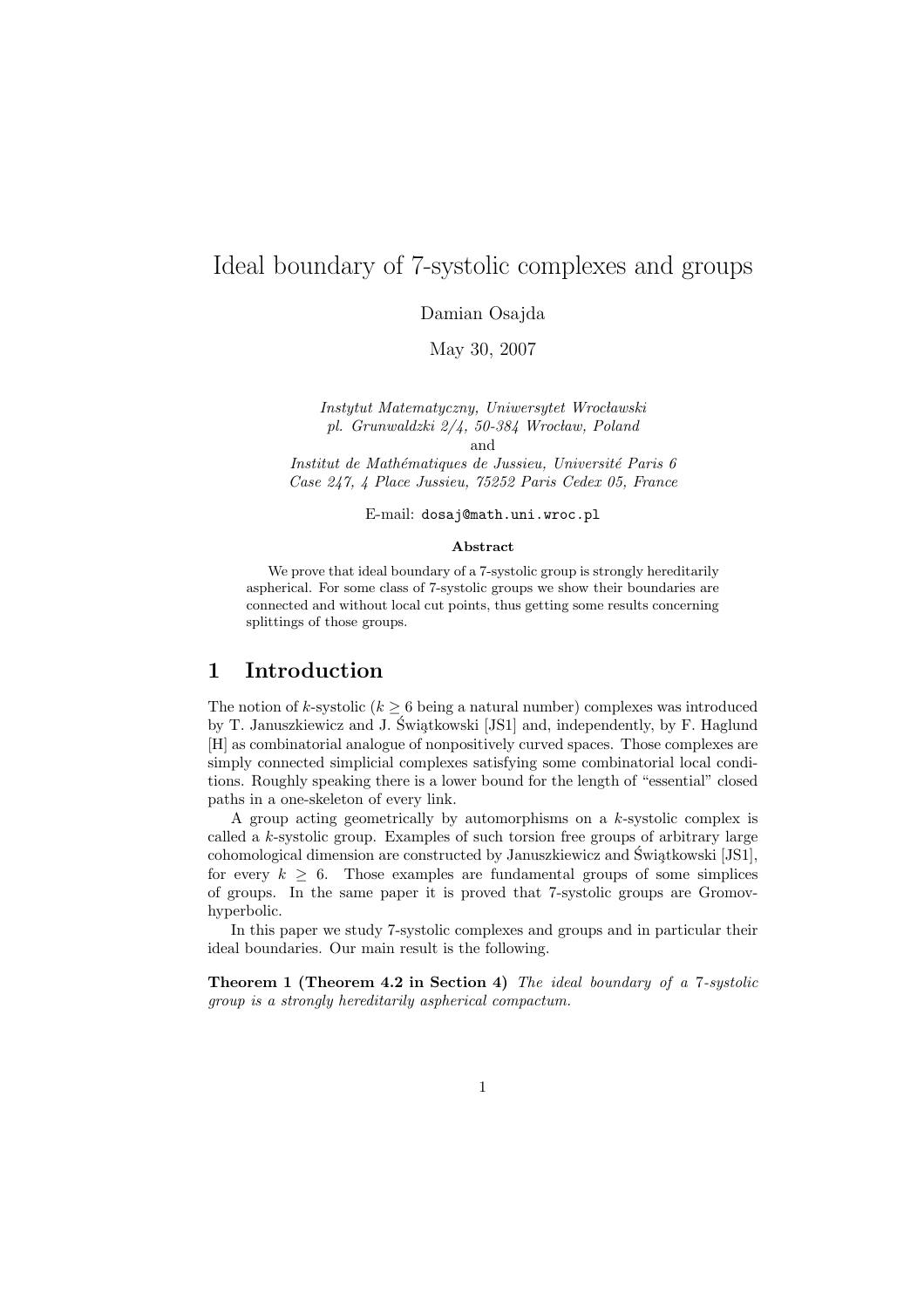The notion of the strong hereditary asphericity (see Section 2.3 for the precise definition) was introduced by R. J. Daverman [Da]. Roughly speaking a space is hereditarily aspherical if each of its closed subsets is aspherical. The significance of this notion follows from the fact that a cell-like map defined on a strongly hereditarily aspherical compactum does not raise dimension.

Theorem 1 shows that 7-systolic groups are quite different from many classical hyperbolic groups. It gives also new examples of topological spaces that can occur as boundaries of hyperbolic groups. The question about the spaces being such boundaries is well understood only in dimensions 0 and 1—compare Kapovich and Kleiner [KaKl]. It is still not known which topological spaces can be higher dimensional boundaries of hyperbolic groups and only few homeomorphism types of such spaces are known—see Benakli and Kapovich [BeK] and discussion in p. 1) of Remarks in Section 4. Moreover, we show (see below) that for certain classes of complexes (and groups) their ideal boundaries are "simple" in a sense—they are connected and have no local cut points.

In order to prove the main theorem we define (in Section 3) an inverse system of combinatorial spheres in a 7-systolic complex and projections onto them, whose inverse limit is the ideal boundary of the complex. It should be noticed that even in the more general systolic (which means 6-systolic) case some inverse system like that can be defined (cf. Januszkiewicz and Świątkowski [JS1, Section 8]). However its properties do not allow to consider it as a right tool to define a reasonable boundary of a systolic complex or group. In particular the inverse limit of this standard systolic inverse system in a 7-systolic case is not the Gromov boundary. On the other hand, our construction is not valid in general systolic case, although some results are probably true for hyperbolic systolic (not necessarily 7-systolic) groups.

In Section 5 we study further properties of boundaries of some 7-systolic complexes. In particular we prove the following theorem, which is a special case of Theorem 5.6 proved in that section.

**Theorem 2 (Corollary 5.7 in Section 5)** Let X be a locally finite 7-systolic normal pseudomanifold of dimension at least 3. Then its ideal boundary  $\partial X$  is connected and has no local cut points.

Via the results of Stallings [St] and the ones of Bowditch [Bow] the latter theorem implies the following.

**Theorem 3 (Corollary 5.9 in Section 5)** A group acting geometrically by automorphisms on a locally finite 7-systolic normal pseudomanifold of dimension at least 3 does not split essentially, as an amalgamated product or as an HNNextension, over a finite nor two-ended group.

Groups acting geometrically on such pseudomanifolds of arbitrary large dimension were constructed in Januszkiewicz and Świątkowski [JS1] and are the only 7-systolic groups of cohomological dimension greater than 2 known to us at the moment.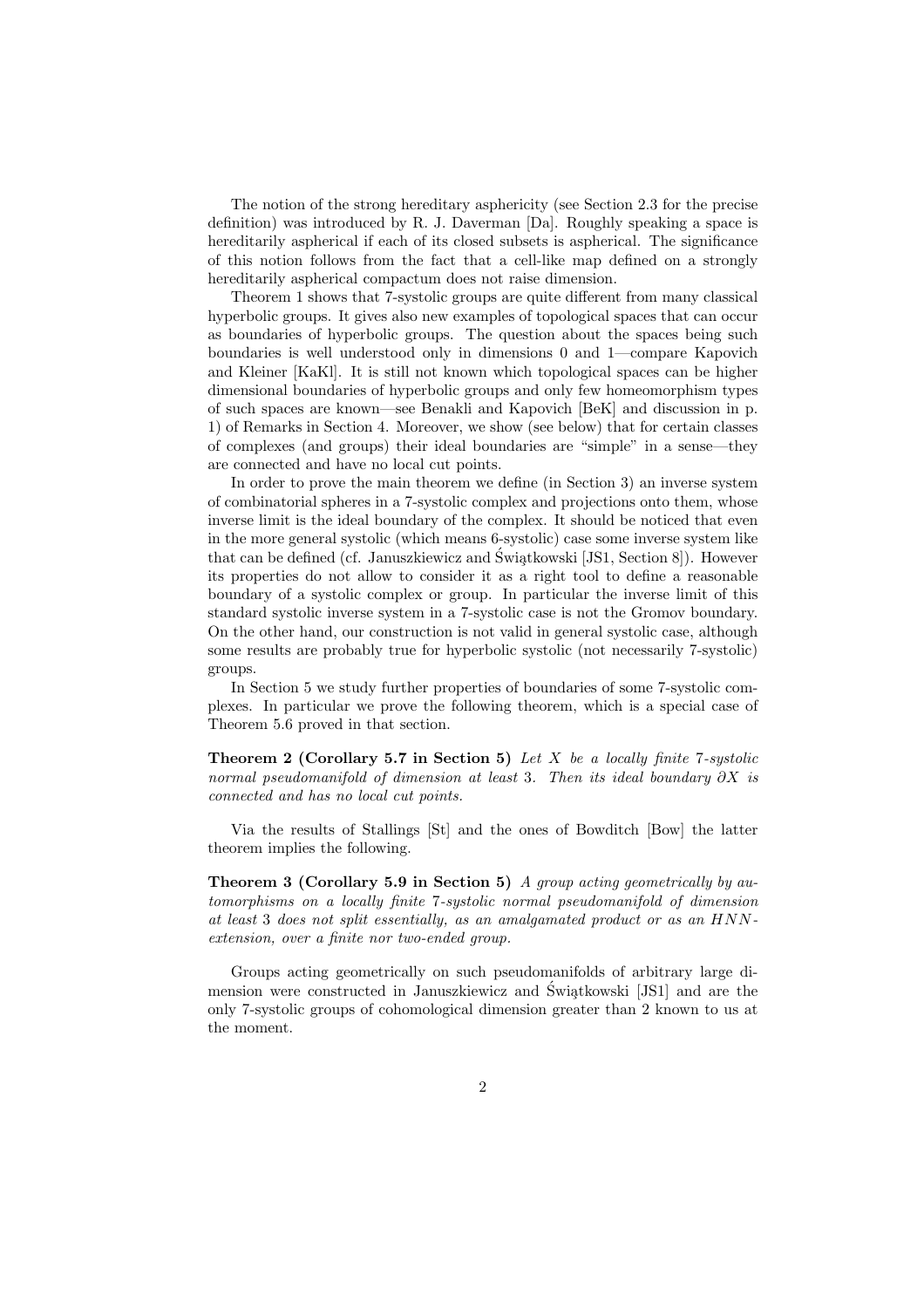#### 1.1 Acknowledgements

I would like to thank Tadeusz Januszkiewicz and Jacek Świątkowski for introducing me to the subject and suggesting the problem. I am also grateful to them and to Craig Guilbault, Krzysztof Omiljanowski and Carrie Schermetzler for helpful conversations.

Author was a fellow of the Marie Curie Intra-European Fellowship, contract MEIF CT 05011050 and was partially supported by the Polish Scientific Research Committee (KBN) grant 2 P03A 017 25

### 2 Preliminaries

### 2.1 Simplicial complexes

In this section we recall some definitions and fix the notation.

Let X be a simplicial complex. We denote by  $X'$  the first barycentric subdivision of X. For a natural number k, we denote by  $X^{(k)}$  the k-skeleton of X, i.e. the union of all simplices of  $X$ , of dimension at most  $k$ . For a given subset  $C = \{v_1, v_2, ..., v_l\}$  of  $X^{(0)}$  we denote by  $\langle v_1, v_2, ..., v_l \rangle$  the minimal simplex in X containing C—the simplex *spanned* by C. We denote by  $X_{\sigma}$  the link of a given simplex  $\sigma$  in X. A simplicial complex X is flag if every set B of pairwise connected (by edges) vertices of  $X$  spans a simplex in  $X$ .

Recall that a subcomplex Y of X is full if every set B of vertices of Y spanning a simplex of X spans a simplex in Y. We denote by  $\sigma * \rho$  the join of simplices  $\sigma$ and  $\rho$ .

If it is not stated otherwise a simplicial complex  $X$  is equipped with a path metric  $d_X$  for which every k-simplex of X is isometric to the regular Euclidean k-simplex.

A simplicial complex  $X$  is called a *chamber complex of dimension*  $n$  if it is the union of n-simplices (which are called *chambers* of X) and for every  $(n - 1)$ dimensional face of X there exist at least two chambers containing that face. It is easy to see that links in a chamber complex are themselves chamber complexes. A gallery in a chamber complex is a finite sequence of maximal simplices such that two consecutive simplices share a common face of codimension 1. A chamber complex is said to be gallery connected if any two chambers can be connected by a gallery. Chamber complex is normal if it is gallery connected and all its links of dimension above 0 are gallery connected. A chamber complex is a *pseudomanifold* if every codimension one face belongs to exactly two chambers.

#### 2.2 Systolic complexes and groups

We follow here Januszkiewicz and Świątkowski [JS1], [JS2]. For a given natural number  $k \geq 4$ , a simplicial complex X is k-large if it is flag and every cycle  $\gamma$ in X (i.e. a subcomplex homeomorphic to the circle) of length  $4 \le |\gamma| \le k$  has a diagonal (i.e. an edge connecting two nonconsecutive vertices in  $\gamma$ ). Here  $|\gamma|$ denotes the number of edges of  $\gamma$ .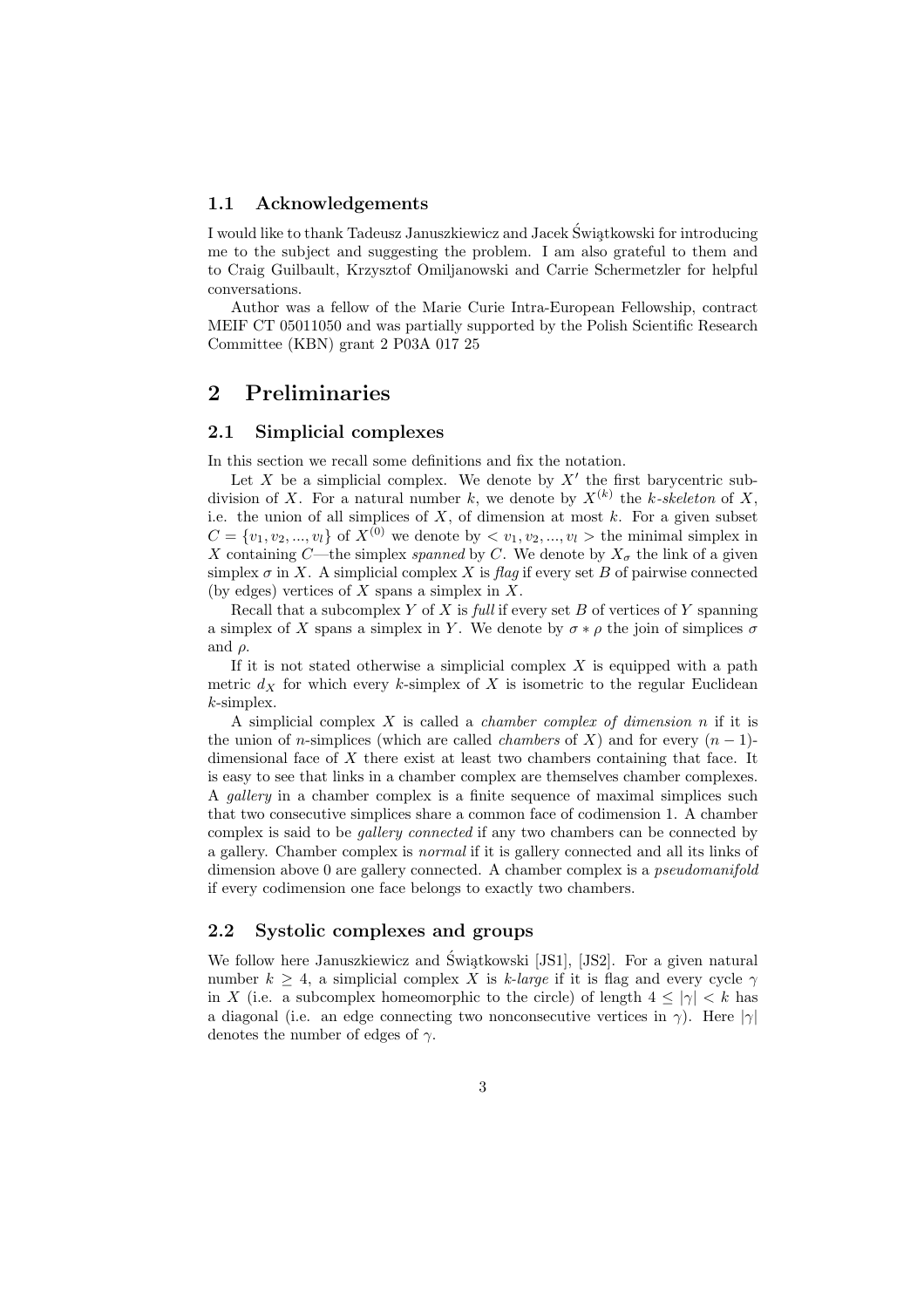A simplicial complex X is locally k-large if for every simplex  $\sigma \neq \emptyset$  of X its link  $X_{\sigma}$  in X is k-large.

X is k-systolic if it is locally k-large, connected and simply connected.

Because  $k = 6$  is of special importance in that theory, 6-systolic complexes are called systolic.

A group acting geometrically (i.e. properly discontinuously and cocompactly) by simplicial automorphisms on a  $k$ -systolic (resp. systolic) complex is called  $k$ -systolic (resp. systolic). Free groups and fundamental groups of surfaces are systolic groups. In Januszkiewicz and Świątkowski [JS1], for arbitrary  $k$  and  $n$ , a torsion free k-systolic group of cohomological dimension  $n$  is constructed. Those groups are the fundamental groups of some simplices of groups.

In the rest of this subsection we list some results concerning systolic complexes and groups. We begin with the easy facts whose proofs can be found in [JS1].

**Proposition 2.1** 1. If  $k > m$  and X is k-large then X is also m-large.

- 2. A full subcomplex in a (locally) k-large complex is (locally) k-large.
- 3. Links of a k-large complex are k-large.
- 4. There is no k-large triangulation of the 2-sphere for  $k \geq 6$ . Hence no triangulation of a manifold of dimension above 2 is 6-large since 2-spheres occur as links of some simplices in that case.

The following property of 7-systolic complexes is crucial for this paper.

**Theorem 2.2** [JS1, Theorem 2.1] Let X be a 7-systolic complex. Then the 1skeleton of X with its standard geodesic metric is  $\delta$ -hyperbolic with  $\delta = 2\frac{1}{2}$ .

Thus 7-systolic groups are word-hyperbolic.

In [JS1, Sections 3 and 7] the notion of a *convex* subcomplex of a systolic complex is introduced. A simplex is a convex subcomplex.

For a simplicial complex X and its subcomplex  $\hat{Q}$  we can define a *closed com*binatorial ball of radius i around Q in X,  $B_i(Q, X)$ , inductively:  $B_0(Q, X) = Q$ binatorial batt by radius t around  $Q$  in  $\Lambda$ ,  $B_i(Q, \Lambda)$ , inductively:  $B_0(Q, \Lambda) = Q$ <br>and  $B_i(Q, X) = \bigcup \{\tau : \tau \cap B_{i-1}(Q, X) \neq \emptyset\}$ , for every positive natural number i. By  $S_i(Q, X)$  we denote the subcomplex of  $B_i(Q, X)$  spanned by the vertices at

combinatorial distance i from Q, i.e. not belonging to  $B_{i-1}(Q, X)$ . By  $\overset{\circ}{B}_{i}(Q, X)$ we denote the *interior* of the closed combinatorial *i*-ball around  $\sigma$  in X, i.e.  $\stackrel{\circ}{B}_i(Q, X) = B_i(Q, X) \setminus S_i(Q, X).$ 

For the rest of this section let  $X$  denote a systolic complex and  $Q$  its convex subcomplex.

**Lemma 2.3** [JS1, Lemmas 7.5 and 7.6] The sphere  $S_i(Q, X)$  and the ball  $B_i(Q, X)$ are full subcomplexes of  $X$  and they are k-large.

**Lemma 2.4** [JS1, Sect. 7] If  $i > 0$ , then for every simplex  $\tau \in S_i(Q, X)$ ,  $\rho =$  $\partial B_{i-1}(Q, X) \cap X_{\tau}$  is a single simplex and  $X_{\tau} \cap B_i(Q, X) = B_1(\rho, X_{\tau})$  and  $X_{\tau} \cap$  $S_i(Q, X) = S_1(\rho, X_\tau).$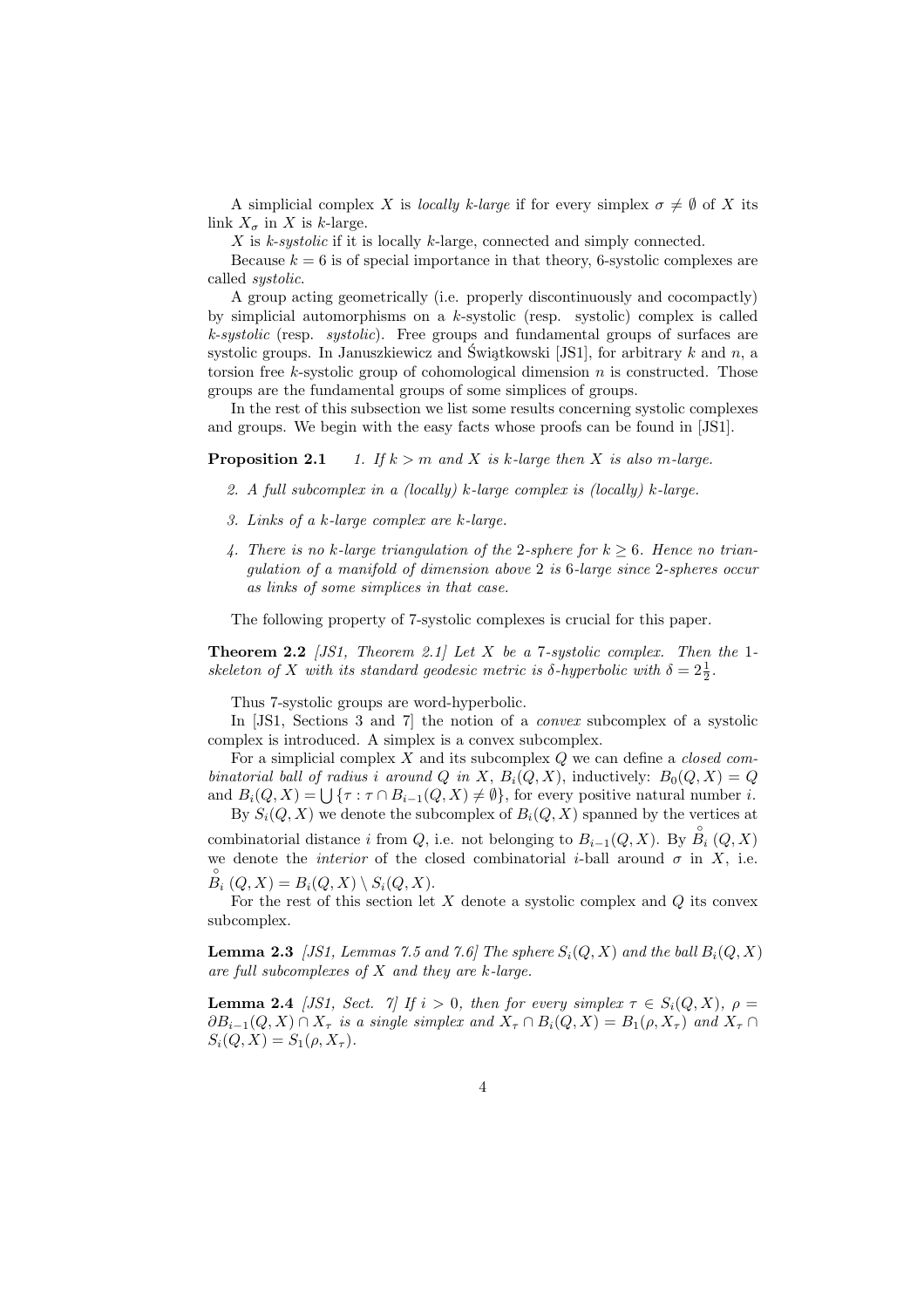In the rest of the paper we call the simplex  $\rho$ , as in the above lemma the projection of  $\tau$  on  $S_{i-1}(Q, X)$ .

The universal cover of a connected locally 6-large simplicial complex is systolic and the folowing fact holds.

**Theorem 2.5** [JS1, Theorem 4.1] The universal cover of a finite dimensional connected locally 6-large simplicial complex is contractible.

The proof of this theorem uses the projections onto closed combinatorial balls (compare [JS1, Section 8]). Restrictions of those projections to spheres

$$
\pi_{B_i(Q,X)}|_{S_{i+1}(Q,X)}: S_{i+1}(Q,X) \to S_i(Q,X)
$$

have some properties that do not allow us to use them in order to define a reasonable boundary of a systolic complex. Thus in Section 3 we define, only for 7-systolic complexes, other maps between spheres.

**Lemma 2.6** Let  $k \geq 6$ , let Y be a k-large simplicial complex and let  $\sigma$  be a simplex of X. If  $p: X \to Y$  is the universal cover of Y and  $m < \frac{k-1}{2}$  then for  $i = 0, 1, 2, ..., m$  the map  $p|_{B_i(\sigma, X)} : B_i(\sigma, X) \to p(B_i(\sigma, X))$  is an isomorphism.

Here we recall two results concerning systolic chamber complexes.

**Lemma 2.7** [O, Lemma 4.1] Let X be a systolic chamber complex of dimension  $n \geq 1$  and  $\tau$  its simplex. Then  $S_k(\tau, X)$  is an  $(n-1)$ -dimensional chamber complex, for every  $k \geq 1$ .

**Lemma 2.8** [O, Lemma 4.2] Let X be a systolic chamber complex of dimension  $n \geq 1$  and  $\tau$  its simplex. Let  $\sigma$  be an  $(n-1)$ -dimensional simplex of  $S_k$ . Then there exists a vertex v at a distance  $k+1$  from  $\tau$  such that  $v * \sigma$  is a simplex of X.

#### 2.3 Strongly hereditarily aspherical compacta

The notion of strongly hereditarily aspherical compacta was introduced by R. J. Daverman [Da]. A compact metric space  $Z$  is *strongly hereditarily aspherical* if it can be embedded in the Hilbert cube Q in such a way that for each  $\epsilon > 0$ there exists an  $\epsilon$ -covering U of Z by open subsets of Q, where the union of any subcollection of elements of  $U$  is aspherical.

To show, in Section 4, that the boundaries of 7-systolic groups are strongly hereditarily aspherical, we will use the following result.

**Proposition 2.9** [Da, Proposition 1] Suppose  $\{L_i, \mu_i\}$  is an inverse sequence of finite polyhedra and PL maps, and suppose each  $L_i$  is endowed with a fixed trianqulation  $T_i$  such that

- 1.  $\mu_i^{-1}$ (each subcomplex of  $L_i$ ) is aspherical, and
- 2. there exists a sequence  $(a_k)_{k=1}^{\infty}$  of positive numbers, such that  $\lim_{k\to\infty}a_k=0$ , and diam $(\mu_{i-k} \circ ... \circ \mu_{i-1}(\sigma)) < a_k$ , for every simplex  $\sigma \in T_i$ .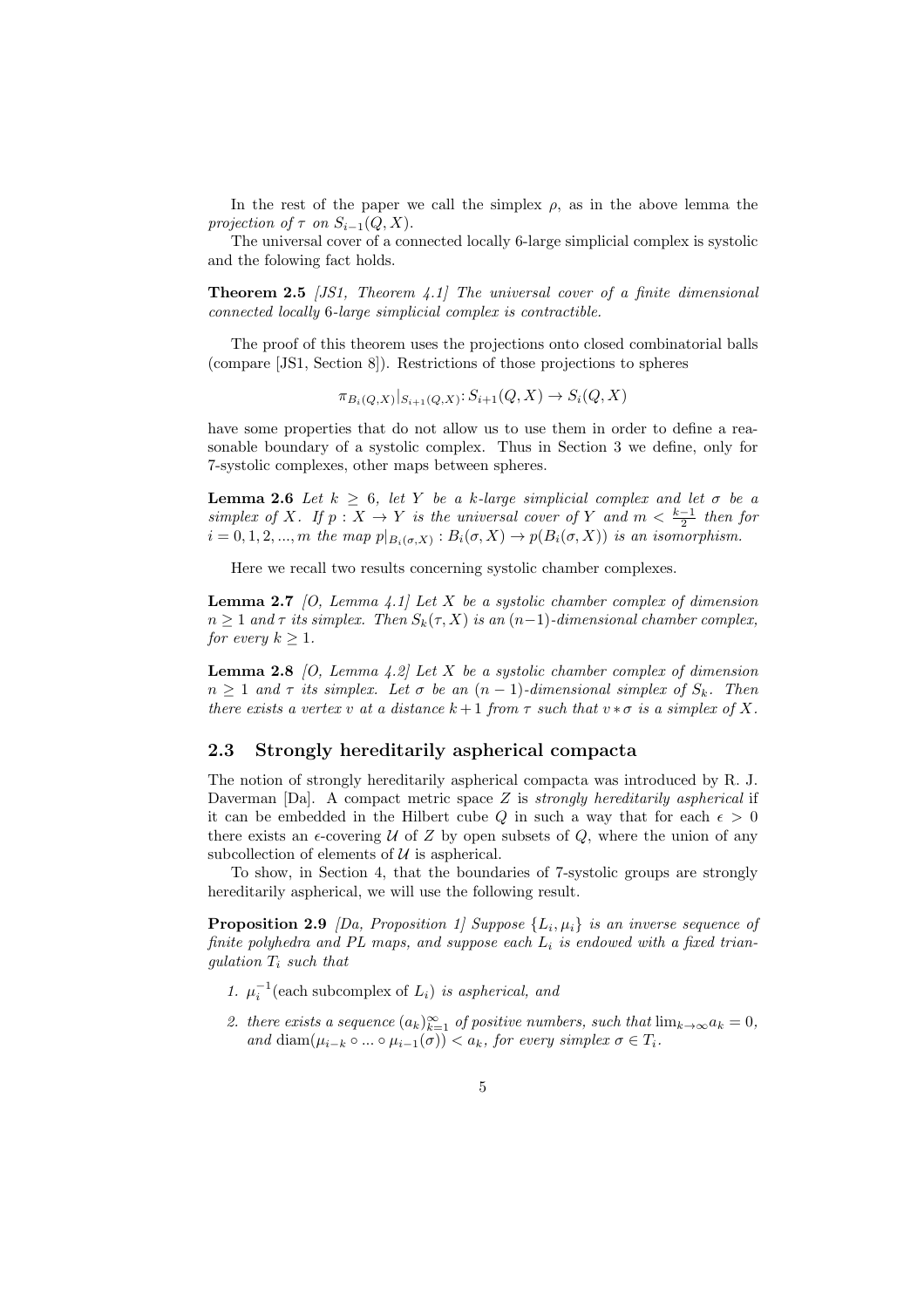Then the inverse limit  $Z = \text{inv}\lim \{L_i, \mu_i\}$  is strongly hereditarily aspherical.

It should be noticed that, by Daverman and Dranishnikov [DaDr, Theorem 2.10], every strongly hereditarily aspherical compactum can be expressed as an inverse limit like the one above.

## 3 7-systolic complexes

In this section we study some properties of 7-systolic complexes. In particular we define and examine other (then in the general systolic case) contractions on spheres. This is crucial for Section 4. Then we study the properties of some 7-systolic chamber complexes. Those results are important for Section 5.

Let X be a 7-systolic complex of dimension  $n < \infty$ . Let Q be its convex subcomplex (see [JS1, Sections 3 and 7] and compare Section 2.2 above). For a natural number k, we denote by  $S_k$  the combinatorial sphere  $S_k(Q, X)$  (compare Section 2.2 above) and we denote by  $B_k$  the closed ball  $B_k(Q, X)$ .

Define a map  $\pi_{Q,k}: S_k^{(0)} \to (S_{k-1}')^{(0)}$  by putting  $\pi_{Q,k}(w) = b_{\tau}$ , for every vertex w of  $S_k$ , where  $\tau = X_w \cap B_{k-1}$  is the projection of w on  $S_{k-1}$  and  $b_\tau \in (S'_{k-1})^{(0)}$ is the barycenter of  $\tau$ .

**Lemma 3.1** Let  $v_1$  and  $v_2$  be two vertices in  $S_k$  belonging to the same simplex. Then  $\pi_{Q,k}(v_1)$  and  $\pi_{Q,k}(v_2)$  belong to the same simplex of  $S'_{k-1}$ .

Proof: Let  $\tau = X_{\langle v_1, v_2 \rangle} \cap B_{k-1}$  and  $\tau_i = X_{v_i} \cap B_{k-1}$ , for  $i = 1, 2$ . Then  $\tau \subset \tau_1 \cap \tau_2$ . It is enough to show that  $\tau_1 \subset \tau_2$  or  $\tau_2 \subset \tau_1$ .

We will show this arguing by contradiction. Suppose it is not true, i.e. there exist vertices  $w_i$  such that  $w_i \in \tau_i \setminus \tau_j$  for  $\{i, j\} = \{1, 2\}$ . Let for  $i = 1, 2, t_i$  be vertex belonging to  $(X_{w_i} \cap B_{k-2}) \cap (X_{\tau}) \cap B_{k-2}$ .

Let us examine the closed path  $(v_1, w_1, t_1, t_2, w_2, v_2, v_1)$  in  $X^{(1)}$ .

There are no diagonals of the form  $\langle v_i, t_j \rangle$  since the distance between  $v_i$  and  $t_j$  is at least 2,  $i, j = 1, 2$ .

There are no diagonals of the form  $\langle v_i, w_j \rangle$ ,  $i \neq j$ . Since if, e.g.  $\langle v_1, w_2 \rangle$ is an edge in X then  $w_2 \in X_{v_1} \cap B_{k-1} = \tau_1$ .

There is no diagonal  $\langle w_1, w_2 \rangle$ . If it exists, then the path  $(v_1, w_1, w_2, v_2, v_1)$ is a closed simple path without diagonals of length 4 which contradicts 7-largeness of X.

Hence the path  $(v_1, w_1, t_1, t_2, w_2, v_2, v_1)$  is a closed path of length at most six without diagonals. This contradicts 7-largeness of  $X$ .

Using the above lemma we can extend  $\pi_{Q,k}$  simplicially.

**Definition 3.2** Define, for a natural number  $k$ , a contiunous map between combinatorial spheres

$$
\pi_{Q,k} \colon S_k(Q,X) \to (S_{k-1}(Q,X))'
$$

given by a simplicial extension of the map

$$
\pi_{Q,k}: S_k(Q, X)^{(0)} \to (S_{k-1}(Q, X)')^{(0)}.
$$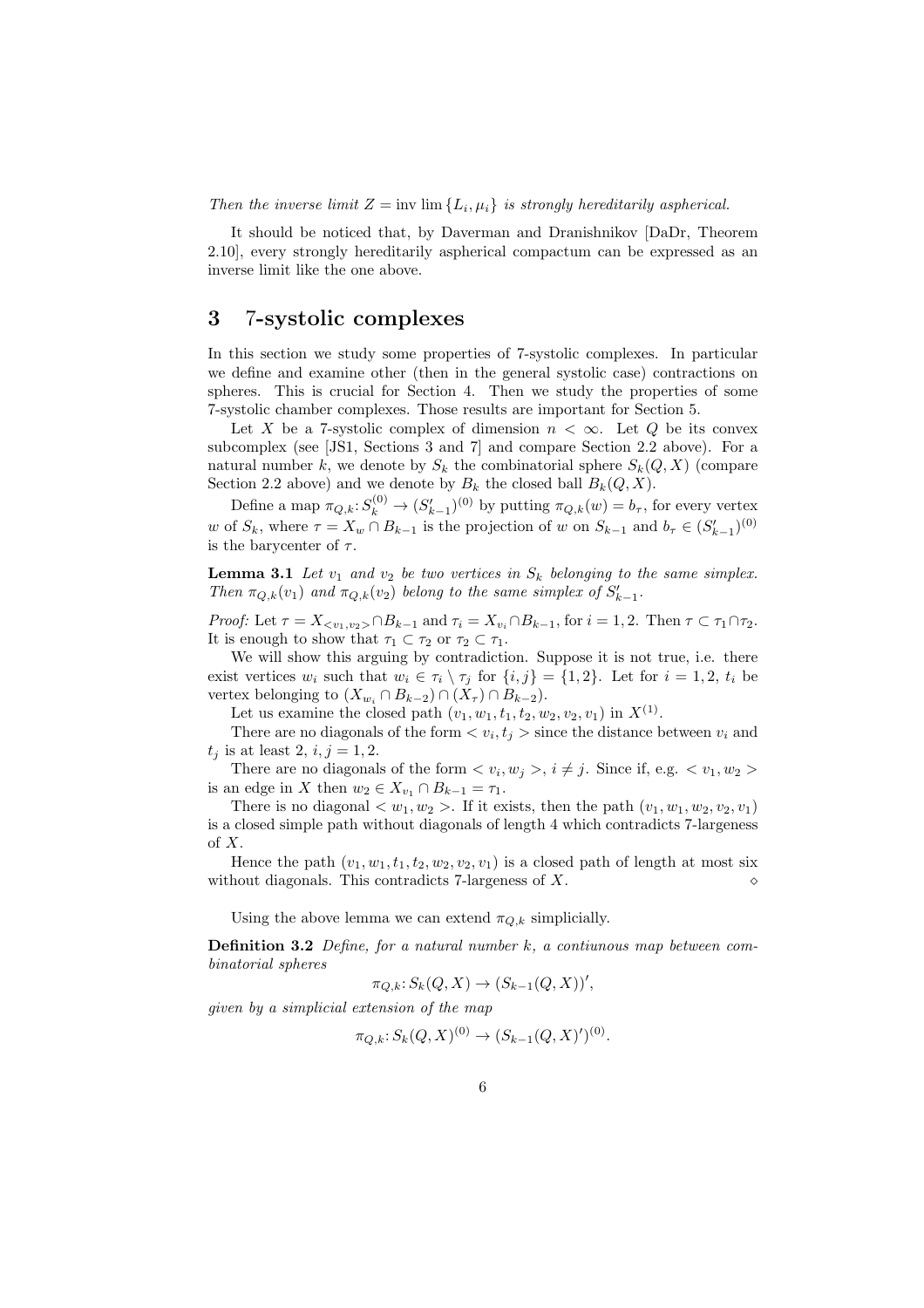**Lemma 3.3** There exists a constant  $C < 1$ , depending only on  $n = \dim(X)$  such that for every  $k, l \in \{1, 2, 3, ...\}$  with  $l < k$  and for every two points  $x, y \in S_k$  one  $has \ d_{S_{k-l-1}}(\pi_{Q,k-l} \circ ... \circ \pi_{Q,k-1} \circ \pi_{Q,k}(x), \pi_{Q,k-l} \circ ... \circ \pi_{Q,k-1} \circ \pi_{Q,k}(y)) \leq C^l d_{S_k}(x,y).$ 

*Proof:* Let  $D$  be the distance from a vertex to an opposite codimension one face in the regular *n*-simplex. Let  $E$  be the diameter of a maximal simplex in the barycentric subdivision of the regular *n*-simplex. Then for  $C = \frac{E}{D} < 1$  the lemma  $h$ olds.  $\Diamond$ 

**Lemma 3.4** For every subcomplex L of  $S_{k-1}$  the subcomplex  $\pi_{Q,k}^{-1}(L)$  of  $S_k$  is aspherical.

*Proof:* We will show that  $\pi_{Q,k}^{-1}(L)$  is a full subcomplex of  $S_k$ . Hence, by Proposition 2.1 , as a full subcomplex of 6-large complex it is 6-large and thus aspherical, by Theorem 2.5.

Let vertices  $v_1, v_2, ..., v_l \in (\pi_{Q,k}^{-1}(L))^{(0)}$  span a simplex in  $S_k$ . Then, by Lemma 3.1,  $\pi_{Q,k}(v_1), \ldots, \pi_{Q,k}(v_l)$  are vertices of a simplex of  $S'_{k-1}$  and they correspond to a chain of simplices  $\tau_1, ..., \tau_l$  of  $S_{k-1}$ . One of them, say  $\tau_1$  is the least dimensional simplex among them and hence it is contained in all the simplices  $\tau_2, \ldots, \tau_l$ . This means that  $\pi_{Q,k}^{-1}(\tau_1) \subset \pi_{Q,k}^{-1}(L)$  contains all points  $v_1, ..., v_l$  and hence simplex spanned by them.  $\Diamond$ 

In the rest of this section we study some 7-large chamber complexes.

For a 7-large chamber complex  $X$  we define, for a vertex  $v$  of  $X$ , a condition  $R(v, X)$  that will be crucial for Section 5 (compare the condition  $R(v, X)$  defined in [O, Section 4]):

 $R(v, X)$  iff  $(\forall \sigma \in X_v \ (X_v \setminus \overset{\circ}{B_2}(\sigma, X_v) \text{ and } X_v \setminus \overset{\circ}{B_3}(\sigma, X_v) \text{ are connected}) )$ 

The next lemma is an analogue of [O, Lemma 4.7], for 7-large complexes.

**Lemma 3.5** Let X be a 7-large chamber complex such that the link  $X_{\kappa}$  is connected, for every simplex  $\kappa$  of X of codimension greater than one, and  $X_{\sigma} \setminus \overset{\circ}{B}_i$  $(\rho, X_{\sigma})$ ,  $i = 2, 3$  is connected for every codimension two simplex  $\sigma$  of X and every simplex  $\rho$  of its link  $X_{\sigma}$ . Then for every vertex v of X condition  $R(v, X)$  holds.

*Proof:* We will proceed by induction on  $n = \dim(X)$ .

For  $n = 2$  the assertion is clear since codimension two simplexes are just vertices.

Assume we proved the lemma for  $n \leq k$ . Let  $\dim(X) = k + 1$ . Take a vertex v of X and consider its link  $X_v$ . It has dimension k. Moreover for every codimension l simplex  $\sigma$  of  $X_v$  the simplex  $\sigma * v$  is of codimension l in X and  $X_{\sigma * v} = (X_v)_{\sigma}$ . Thus  $X_v$  satisfies hypotheses of the lemma. Hence by the induction assumptions, for every vertex w of  $X_v$  condition  $R(w, X_v)$  holds.

 $X_v$  is 7-large as a full subcomplex of X (Proposition 2.1). Thus the universal cover  $X_v$  of  $X_v$  is 7-systolic. Let  $p : X_v \to X_v$  be a covering map.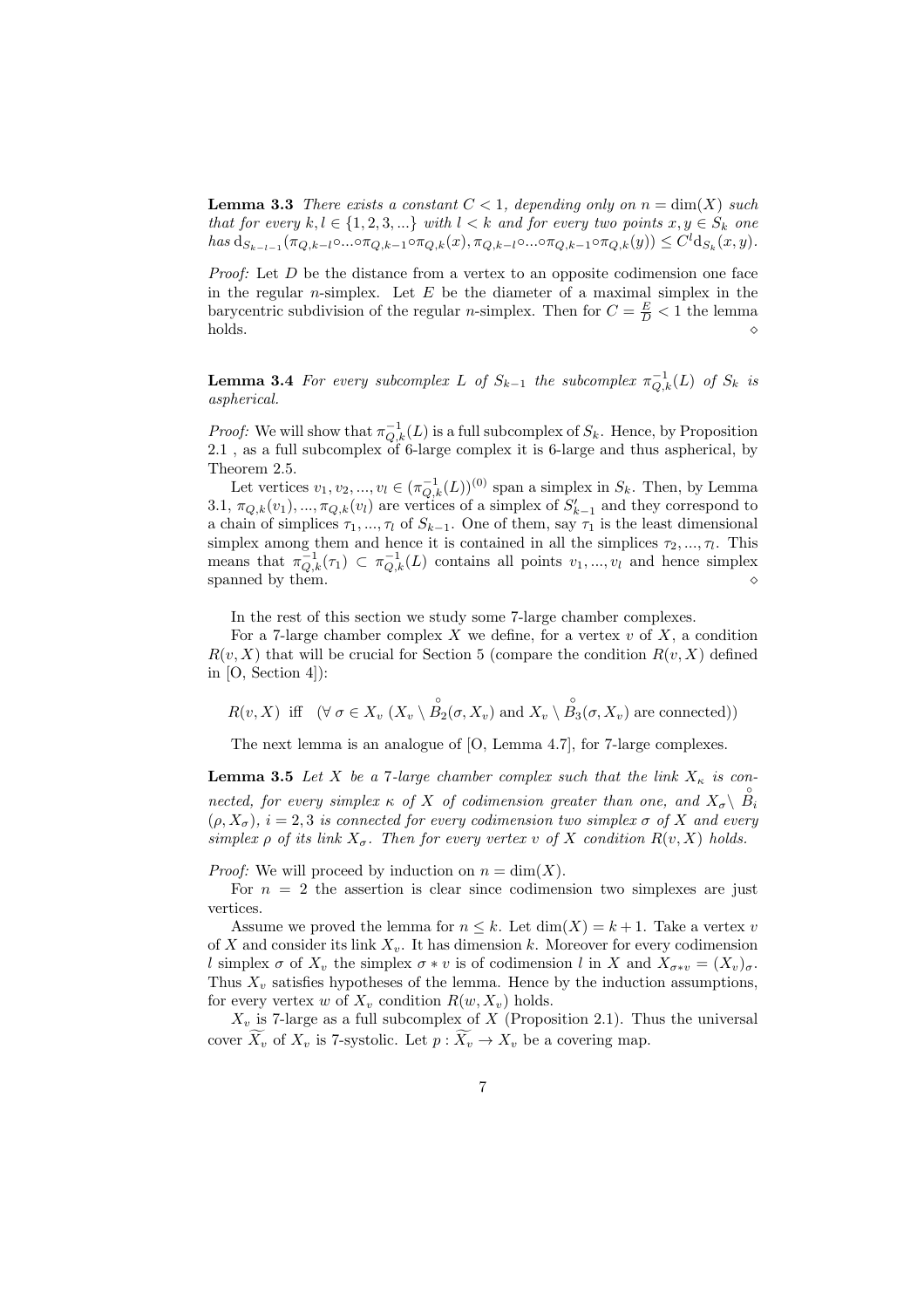Take a simplex  $\omega$  of  $X_v$ . Let  $\kappa$  be a simplex of  $\widetilde{X_v}$  such that  $p(\kappa) = \omega$ . Since  $\partial \kappa = S_0(\kappa, \tilde{X}_v)$  is connected we have, by [O, Lemma 4.5] (or by Corollary 5.4 below), that  $S_1(\kappa, \widetilde{X_v})$ ,  $S_2(\kappa, \widetilde{X_v})$  and  $S_3(\kappa, \widetilde{X_v})$  are connected. By Lemma 2.6,  $p' = p|_{B_2(\kappa, \widetilde{X_v})}: B_2(\kappa, \widetilde{X_v}) \to B_2(\omega, X_v)$  is an isomorphism. Observe that  $p(B_3(\kappa, \widetilde{X_v})) \subset B_3(\omega, X_v)$ . We want to show that  $p(B_3(\kappa, \widetilde{X_v})) = B_3(\omega, X_v)$ . Let z be a vertex in  $B_3(\omega, X_v) \setminus B_2(\omega, X_v)$  and let  $u \in B_2(\omega, X_v)$  be a vertex connected by an edge with z. Then, by Lemma 2.6,  $p'' = p|_{B_1((p')^{-1}(u), \widetilde{X_v})}$ :  $B_1((p')^{-1}(u), \widetilde{X_v}) \to B_1(u, X_v)$  is an isomorphism and  $(p'')^{-1}(z) \in B_3(\kappa, \widetilde{X_v})$ . Hence  $z \in p(B_3(\kappa, \widetilde{X_v}))$  and  $p(B_3(\kappa, \widetilde{X_v})) = B_3(\omega, X_v)$ . Now we claim that  $S_3(\omega, X_v) = p(S_3(\kappa, \widetilde{X_v}))$  and hence is connected. Observe that  $S_3(\omega, X_v) \subset$  $p(S_3(\kappa, \widetilde{X_v}))$ . Suppose  $S_3(\omega, X_v) \neq p(S_3(\kappa, \widetilde{X_v}))$ . Let  $w_1 \in S_3(\kappa, \widetilde{X_v})$  be a vertex such that  $p(w_1) \in B_2(\omega, X_v)$ . The vertex  $w_2 = (p')^{-1}(p(w_1))$  belongs to  $B_2(\kappa, \widetilde{X_v})$ and  $p(w_1) = p(w_2)$ . But then  $d_{\widetilde{X}_v^{(1)}}(w_1, w_2) < 7$  and we can find homotopically non-trivial closed path of length less than 7 in  $X_v$ . This contradicts 7-largeness of  $X_v$ , by [JS1, Corollary 1.5]. Thus we have shown that  $S_3(\omega, X_v) = p(S_3(\kappa, \widetilde{X}_v))$ is connected.

Take two vertices t and s of  $X_v \setminus \overset{\circ}{B_2}(\omega, X_v)$  (or of  $X_v \setminus \overset{\circ}{B_3}(\omega, X_v)$ ). Since, by assumptions,  $X_v$  is connected there exists a path in  $(X_v)^{(1)}$  joining them. If this path misses  $B_2(\omega, X_v)$  (respectively  $B_3(\omega, X_v)$ ) it joins these vertices in  $X_v\setminus \stackrel{\circ}{B_2}(\omega,X_v)$  (respectively in  $X_v\setminus \stackrel{\circ}{B_3}(\omega,X_v)$ ). If not we can replace it, by connectedness of  $S_2(\omega, X_v)$  (respectively  $S_3(\omega, X_v)$ ), by a path intersecting  $S_2(\omega, X_v)$  (respectively  $S_3(\omega, X_v)$ ) and also lying in  $X_v \setminus B_2(\omega, X_v)$  (respectively in  $X_v \backslash B_3 \ (\omega, X_v)$ . Hence one gets the conclusion.  $\diamond$ 

Corollary 3.6 Let X be a normal 7-systolic pseudomanifold. Then condition  $R(v, X)$  holds for every vertex v of X.

Proof: One dimensional link in a normal pseudomanifold is a circle. Hence it satisfies assumptions of the preceding corollary.  $\Diamond$ 

### 4 Gromov boundary

The aim of this section is to prove that the ideal boundary of a 7-systolic group (such groups are word hyperbolic by Theorem 2.2) is a strongly hereditarily aspherical compactum. To prove this we first show that such a boundary can be described as an inverse limit of combinatorial spheres in the complex on which the group acts geometrically.

Throughout this section  $X$  denotes a locally finite 7-systolic complex of dimension  $n < \infty$ . We fix a vertex v of X. For a natural number k, we denote by  $S_k$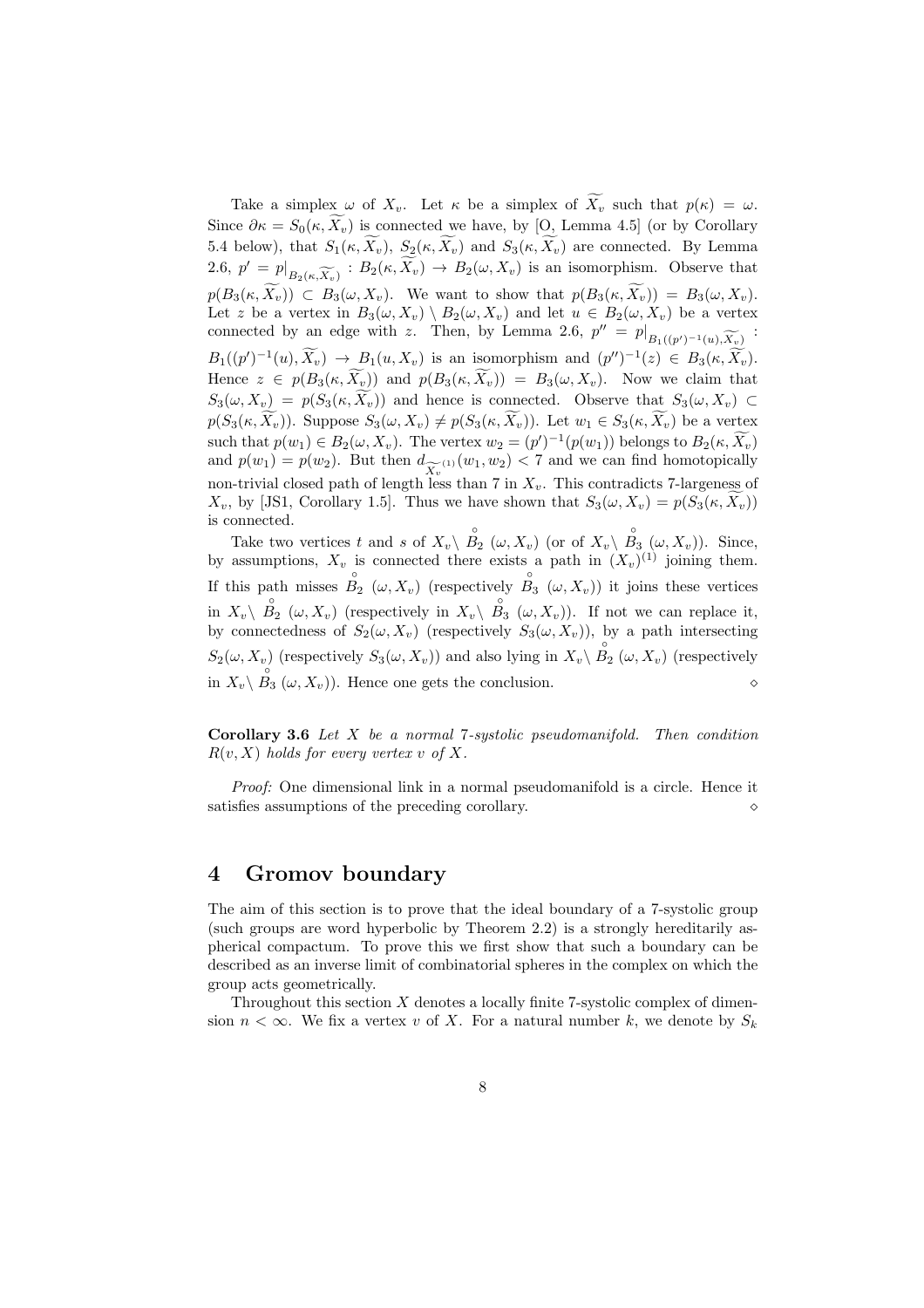the combinatorial sphere  $S_k(v, X)$  and we denote by  $B_k$  the closed ball  $B_k(v, X)$ . We denote by  $\pi_k$  the projection  $\pi_{\{v\},k}: S_k \to S_{k-1}$  (see Section 3).

**Lemma 4.1**  $\delta X = \text{inv }\lim\{S_k, \pi_k\}$  is homeomorphic to  $\partial X$ –the Gromov boundary of X.

*Proof:* We use the set of equivalence classes of geodesic rays in  $X^{(1)}$  propagating from a given vertex  $v$ , as a definition of the Gromov boundary of  $X$ —for details see e.g. Bridson and Haefliger [BrH, Chapter III.3].

Compactness of both  $\delta X$  and  $\partial X$  follows from the fact that the balls in  $X^{(0)}$ are finite.

First, we construct a bijection  $F: \delta X \to \partial X$ . Let  $x = (v, x_1, x_2, ...) \in \delta X$ . Note that  $x_k \in S_k$  for  $k = 1, 2, \dots$  For arbitrary k, choose a maximal simplex  $\sigma_k$ of  $S_k$  containing  $x_k$ . If we take a vertex u of  $\sigma_k$  then  $X_{\sigma_k} \cap B_{k-1} \subset X_u \cap B_{k-1}$ and hence there exists a vertex w of  $\sigma_{k-1}$  connected by an edge with u. Hence for any k we can construct a sequence  $(v = v_0^k, v_1^k, v_2^k, ..., v_k^k)$  of vertices of X such that  $v_i^k \in \sigma_i$  and  $v_k^{i-1}$  is connected by an edge with  $v_k^i$  for  $i = 1, 2, ..., k$ . Since a path  $c_k = (v_0^k, ..., v_k^k)$  in  $X^{(1)}$  has length k and joins v and  $v_k^k$  lying at a distance k it is a geodesic segment starting at v. Since the balls in  $X^{(0)}$  are finite, we can, by the diagonal argument, extract from  $(c_k)_{k=1}^{\infty}$  a geodesic ray  $c = (v, v_1, v_2, \ldots)$ , such that  $v_k$  is a vertex of  $\sigma_k$ , for every  $k = 1, 2, 3, \dots$  The equivalence class of c within  $\partial X$  is by definition  $F(x)$ . Observe that it is independent of choosing c as above, since all of them lie at distance at most one from the sequence x.

We show now that F is injective. Let  $x = (v, x_1, x_2, ...)$  and  $y = (v, y_1, y_2, ...)$  be two elements of  $\delta X$  with  $F(x) = F(y)$ . Let the geodesic rays  $c = (v, v_1, v_2, ...)$  and  $d = (v, w_1, w_2, ...)$  in  $X^{(1)}$  representing, respectively,  $F(x)$  and  $F(y)$  be constructed as above. Then there exists a constant  $D > 0$  such that for every  $k = 1, 2, 3, ...$  we have  $d_{S_k}(v_k, w_k) \leq D$ . Fix k. It is enough to show that  $d_{S_k}(x_k, y_k) \leq \epsilon$  for every  $\epsilon > 0$ . Choose  $\epsilon > 0$ . Take  $l \in \mathbb{N}$  such that  $l \geq \log_{C} \frac{\epsilon}{D+2}$ , where  $C < 1$  is the constant of Lemma 3.3. By construction  $d_{S_{k+l}}(x_{k+l}, y_{k+l}) \leq D+2$  and thus by Lemma 3.3

$$
d_{S_k}(x_k, y_k) =
$$
  
=  $d_{S_k}(\pi_{k+1} \circ ... \circ \pi_{k+l-1} \circ \pi_{k+l}(x_{k+l}), \pi_{k+1} \circ ... \circ \pi_{k+l-1} \circ \pi_{k+l}(y_{k+l})) \le$   
 $\le C^l d_{S_{k+l}}(x_{k+l}, y_{k+l}) \le \epsilon.$ 

Now we show F is onto. Take a geodesic ray  $c = (v, v_1, v_2, \ldots), v_i \in X^{(0)}$ . Observe that  $v_k \in S_k$  for  $k = 2, 3, 4, ...$  Consider a sequence  $(\pi_2 \circ \pi_3 \circ ... \circ \pi_k (v_k))_{k=2}^{\infty}$  of points in  $S_1$ . By compactness of spheres there is a subsequence  $(v_{a^1(1)}, v_{a^1(2)}, ...)$  of the sequence  $(v_2, v_3, ...)$  such that  $(\pi_2 \circ \pi_3 \circ ... \circ \pi_{a^1(k)}(v_{a^1(k)})_{k=2}^{\infty}$  converges. Let  $x_1 \in$  $S_1$  be the limit of this subsequence. Now given a subsequence (of  $(v, v_1, v_2, ...)$ )  $(v_{a^l(1)}, v_{a^l(2)}, \ldots), l > 1$  we find a subsequence  $(v_{a^{l+1}(1)}, v_{a^{l+1}(2)}, \ldots), a^{l+1}(i) > l$  such that  $(\pi_{l+1} \circ \pi_{l+2} \circ ... \circ \pi_{a^{l+1}(k)}(v_{a^{l+1}(k)})_{k=l+1}^{\infty}$  tends to  $x_l \in S_l$ . By construction  $\pi_k(x_k) = x_{k-1}$ , for  $k > 1$  and  $\pi_1(x_1) = v$ . Hence  $x = (v, x_1, x_2, ...) \in \delta X$ . Moreover since  $v_k$  and  $v_{k+1}$  belong to a common simplex for every  $k = 2, 3, 4...$  we get, by definition of  $\pi_k$ , that  $d(v_k, \pi_{k+1}(v_{k+1})) \leq C$  where C is the constant from Lemma 3.3. Then for every natural number l we have  $d(v_k, \pi_{k+1} \circ \pi_{k+2} \circ ... \circ \pi_{k+l}(v_{k+l})) \leq$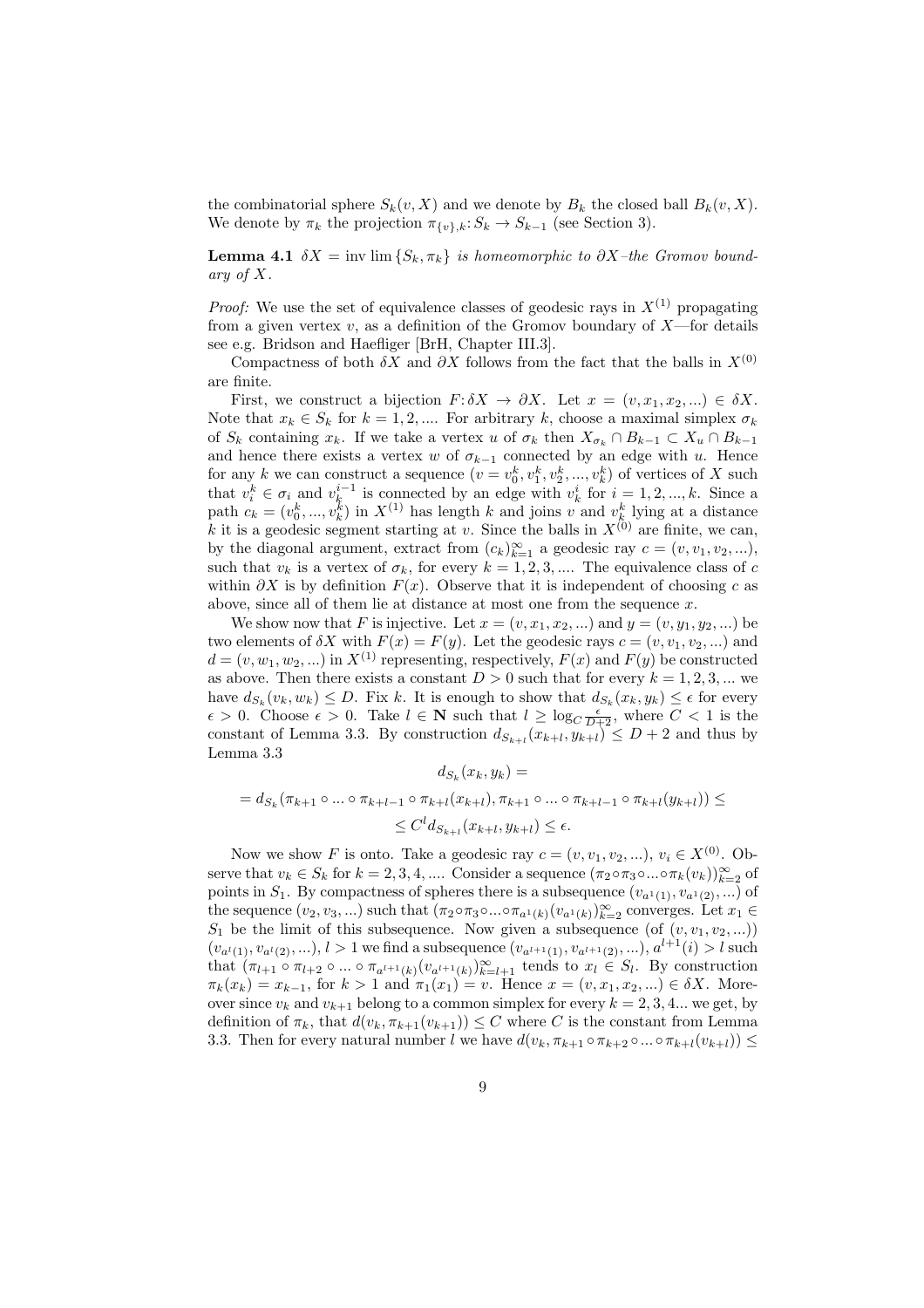$\sum_{i=1}^{\infty} C^i < \infty$ . Thus  $d(v_k, x_k) < \sum_{i=1}^{\infty} C^i < \infty$ , that implies c represents the equivalence class of  $F(x)$ .

Finally we argue  $F$  is continuous and hence as a continuous bijection defined on a compact space it is a homeomorphism.

Given  $x = (v, x_1, x_2, ...) \in \delta X$  and a sequence  $(x^i)_{i=1}^{\infty} \subset \delta X$ ,  $x^i = (v, x_1^i, ...)$ converging to x, fix geodesic rays  $c = (v, v_1, v_2, ...)$  and  $c_i = (v, v_1^i, v_2^i, ...)$ ,  $i =$ 1, 2, 3, ... representing, respectively,  $F(x)$  and  $F(x^i)$ ,  $i = 1, 2, 3, \dots$ , and constructed as when we defined  $F$ . To prove  $F$  is continuous at  $x$  it is enough to show that for every natural number N there exists  $M > 0$  such that for every natural number  $i >$ M we have  $d_{S_N}(v_N, v_N^i) < 3$ . By definition of the topology of an inverse limit there exists  $M > 0$  such that for every natural number  $i > M$  one has  $d_{S_N}(x_N, x_N^i) < 1$ and hence  $d_{S_N}(v_N, v_N^i) \leq d_{S_N}(v_N, x_N) + d_{S_N}(x_N, x_N^i) + d_{S_N}(x_N, v_N^i) < 3.$ 

We now state and prove the following main theorem.

Theorem 4.2 The ideal boundary of a 7-systolic group is a strongly hereditarily aspherical compactum.

*Proof:* A 7-systolic group  $G$  acts, by definition, geometrically on a locally finite 7-systolic complex X of finite dimension. Then the ideal boundary  $\partial G$  of G is homeomorphic to  $\partial X$ .

We apply Proposition 2.9 to the inverse system  $\{L_i, \mu_i\} = \{S_i, \pi_{i+1}\}.$  By Lemma 3.4 the condition 1) of Proposition 2.9 is fulfilled, and by Lemma 3.3 we get condition 2) of the proposition. Hence  $\partial G = \partial X = \delta X = \text{inv }\text{lim }\{S_i, \pi_{i+1}\}\$ is a strongly hereditarily aspherical compactum.  $\diamond$ 

Remarks. 1) A simple argument shows that every compact metrizable space can be homeomorphic to the ideal boundary of some hyperbolic space (even more—of some  $CAT(-1)$  space). The question of which topological spaces can occur as boundaries of hyperbolic groups (compare Benakli and Kapovich [BeK, Chapter 17]) is more difficult. It is answered somehow only in dimensions (of the boundary) 0 and 1 (cf. Kapovich and Kleiner [KaKl]). For higher dimensions the following homeomorphism types of the boundaries of hyperbolic groups were known: spheres, Pontryagin surfaces  $\Pi_p$  for p being a prime number, twodimensional universal Menger compactum  $\mu_2^5$  (compare [BeK, Chapter 17]), threedimensional universal Menger compactum  $\mu_3^7$  (cf. Dymara and Osajda [DyO]), Pontryagin spheres and three-dimensional trees of manifolds (cf. Przytycki and Świątkowski[PS]).

By Theorem 2.2, 7-systolic groups are hyperbolic and, by [JS1, Corollary 19.3], for each natural number  $n$ , there exists a hyperbolic group of cohomological dimension *n*. Hence, by Theorem  $4.2$  above, and by Bestvina and Mess [BesM, Corollary 1.4], strongly hereditarily aspherical compacta of all dimensions can occur as boundaries of hyperbolic groups.

Moreover, in [JS1] examples of 7-systolic groups acting on pseudomanifolds of arbitrary large dimension are constructed. Thus, by Corollaries 5.7 and 5.9, those group are, in a sense, indecomposable and their boundaries are connected, locally connected and without local cut points (compare Section 5).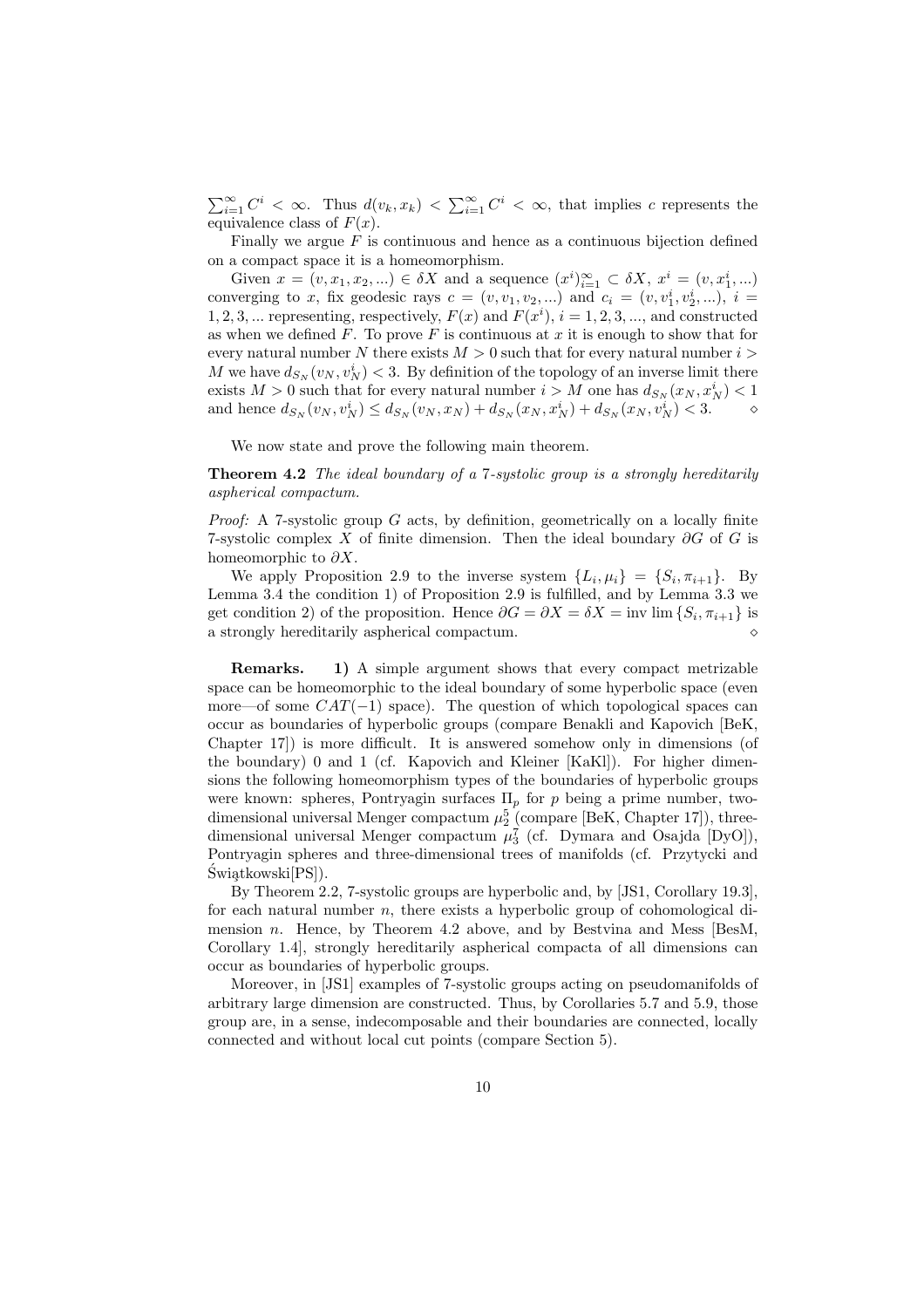2) Paweł Zawiślak has shown (private communication) that the boundary of a 7-systolic orientable normal pseudomanifold of dimension 3 is the Pontryagin sphere (cf. Jakobsche [Jak]). Such pseudomanifolds are constructed in [JS1].

The Pontryagin sphere is the inverse limit of an inverse system  $\{X_i, p_i\}_{i=1}^{\infty}$ defined as follows. Let  $X_1 = S^2$  be a triangulated two-sphere. Let  $\mathcal T$  be a given triangulation of the two torus. Assume  $X_i, p_j$  are defined for  $i \leq k$  and  $j \leq k - 1$ . Let  $X_k$  be a surface and  $\mathcal{T}_k$  its triangulation.  $X_{k+1}$  is a connected sum of  $X_k$  and a set of disjoint tori  $T_{\sigma}$ –one for every 2-simplex  $\sigma$  of  $\mathcal{T}_k$ –carrying the triangulation T. Every  $T_{\sigma}$  is glued to  $X_k$  by identifying  $\partial \sigma$  and the boundary of some 2-simplex σ' of triangulation of  $T_{\sigma}$ . Then  $X_{k+1}$  carries an induced triangulation and we define a triangulation  $\mathcal{T}_{k+1}$  of  $X_{k+1}$  as a subdivision of this natural triangulation. The map  $p_k: X_{k+1} \to X_k$  is defined by the conditions:  $p_k(T_\sigma \setminus \sigma') = \text{int } \sigma$  and  $p_k|_{\partial \sigma} = Id_{\partial \sigma}$  for every 2-simplex  $\sigma$  of  $\mathcal{T}_k$ .

3) For a polytopal complex Y its face complex  $\Phi(Y)$  is a simplicial complex defined as follows. The vertex set of  $\Phi(Y)$  is the set of cells of Y and the vertices of  $\Phi(Y)$  span a simplex if the cells of Y corresponding to those vertices are contained in a common cell of Y. It can be shown (compare  $[JS3]$ ) that if Y is a simply connected simple (i.e. all links are simplicial complexes) polytopal complex with 7-large links then  $\Phi(Y)$  is 7-systolic. Thus the ideal boundary of such a complex Y is strongly hereditarily aspherical. Question.

Is the ideal boundary of a hyperbolic systolic group strongly hereditarily aspherical ?

### 5 Splittings

The aim of this section is to study further properties of boundaries of 7-systolic complexes in some special cases. As a consequence we get results concerning splittings of groups acting on such complexes.

Throughout this section  $X$  denotes a locally finite 7-systolic complex of dimension  $n < \infty$ . We fix a vertex v of X. For a natural number k, we denote by  $S_k$ the combinatorial sphere  $S_k(v, X)$  and we denote by  $B_k$  the closed ball  $B_k(v, X)$ . We denote by  $\pi_k$  the projection  $\pi_{\{v\},k}: S_k \to S_{k-1}$  (see Section 3).

**Lemma 5.1** Let Y be a 7-large n-dimensional chamber complex,  $\sigma$  one of its simplices and  $\tau$  an n − 1-simplex of  $S_2(\sigma, Y)$ . Then there exists a vertex  $v \in$  $Y \setminus B_2(\sigma, Y)$  such that  $v * \tau$  is a simplex of Y.

*Proof:* By Lemma 2.8, if we consider the universal cover  $p : \widetilde{Y} \to Y$  and  $\widetilde{\sigma} \in p^{-1}(\sigma)$ ,  $\widetilde{\tau} \in p^{-1}(\tau) \cap S_2(\widetilde{\sigma}, \widetilde{Y})$ , then there exists a vertex  $\widetilde{v}$  of  $\widetilde{Y}$  such that  $\widetilde{v} \in \widetilde{Y} \setminus B_2(\widetilde{\sigma}, \widetilde{Y})$ and  $\widetilde{v} * \widetilde{\tau}$  is a simplex of  $\widetilde{Y}$ . Consider  $v = p(\widetilde{v})$ . Clearly  $v * \tau$  is a simplex of Y.

Assume  $v \in B_2(\sigma, Y)$ . Then there exists a simplex  $\widetilde{\sigma_1} \in p^{-1}(\sigma)$  distinct from  $\tilde{\sigma}$  such that  $\tilde{v} \in B_2(\tilde{\sigma}_1, \tilde{Y})$ . Since  $\tilde{v} \in B_3(\tilde{\sigma}, \tilde{Y})$  we can then choose vertices  $s \in \tilde{\sigma}$ and  $t \in \widetilde{\sigma_1}$  with  $p(s) = p(t)$  and a path of length at most 6 joining s and t. But this contradicts 7-largeness of Y. Thus  $v \in Y \setminus B_2(\sigma, Y)$ .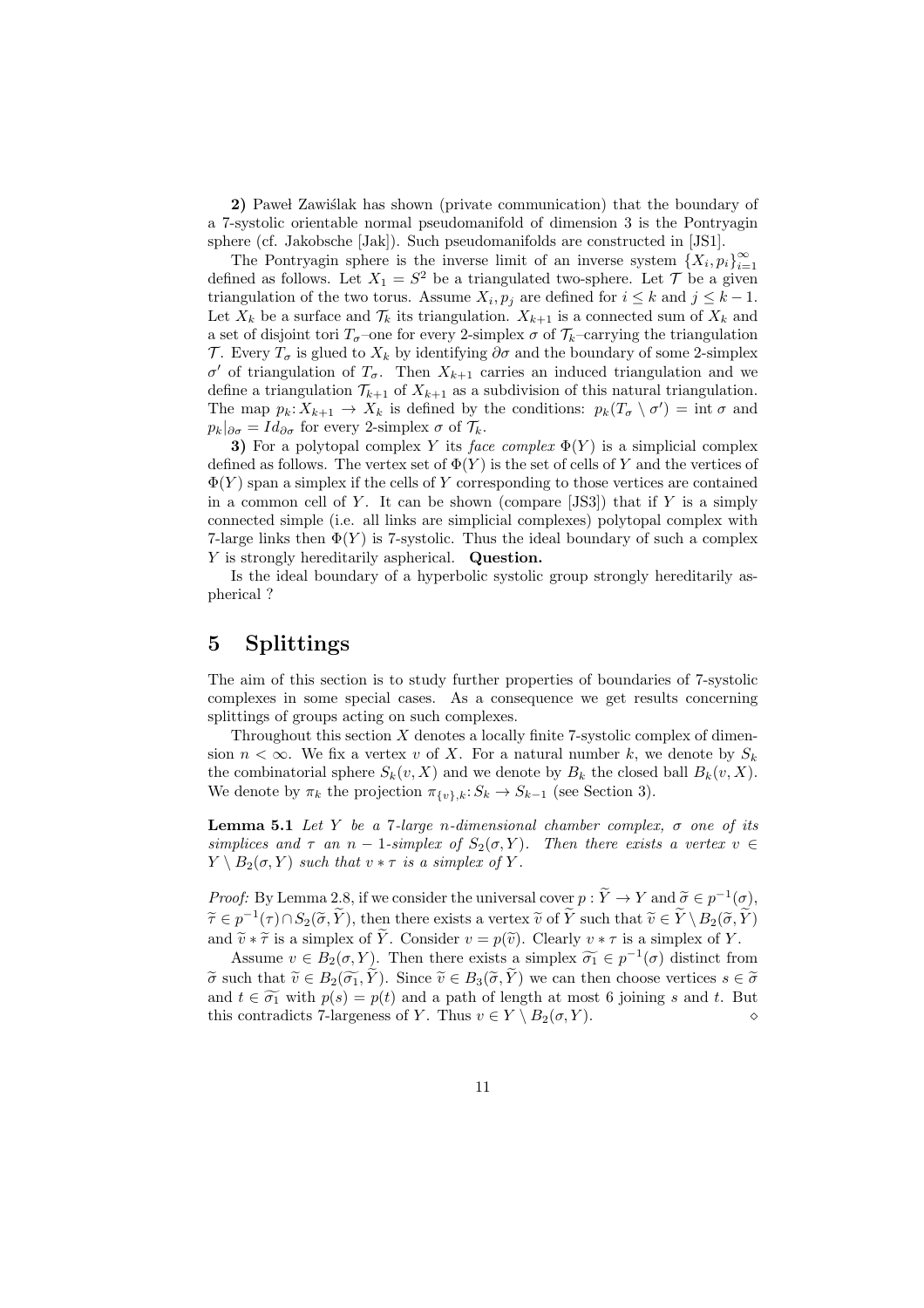**Lemma 5.2** The map  $\pi_k: S_k \to S_{k-1}$  is onto.

*Proof:* Let z be a given point in  $S_{k-1}$ . We will show that there exists a point  $w \in S_k$  satisfying  $\pi_k(w) = z$ .

Case 1: z is a barycenter of a simplex  $\tau$  of  $S_{k-1}$ .

If  $\dim(\tau) = n - 1$  then by Lemma 2.8 there exists a vertex  $w \in S_k$  such that  $w * \tau$  is a simplex of X and hence  $\pi_k(w) = z$ .

Now, let dim( $\tau$ ) =  $m$  <  $n - 1$ . Since, by Lemma 2.7,  $S_{k-1}$  is a chamber complex of dimension  $n-1$ , there exists an  $n-1$ -simplex  $\rho$  of  $S_{k-1}$  containing  $\tau$ . Then, again by Lemma 2.8, there exists a vertex  $w' \in S_k$  spanning a simplex with  $\rho$ . Clearly  $w' \in S_k \cap S_2(X_\tau, \delta)$ , where  $\delta = X_\tau \cap S_{k-2}$ . Hence  $X_\tau$  is a 7-large  $(n - m - 1)$ -dimensional chamber complex and, (again by Lemma 2.7)  $S_2(X_\tau, \delta)$ is an  $(n - m - 2)$ -dimensional chamber complex (nonempty), we get, by Lemma 5.1, that there exists a vertex  $w \in X_{\tau} \setminus B_2(X_{\tau}, \delta)$ . But then  $\pi_k(w) = z$ .

*Case 2: z* belongs to an interior of an *m*-simplex  $\tau$  of  $S'_{k-1}$ .

Then  $\tau = \langle a_0, a_1, ..., a_m \rangle$  where  $a_i$  is a barycenter of an *i*-simplex  $\tau_i$  of  $S_{k-1}$ . By Case 1 there exists a vertex  $a'_m \in S_k$  such that  $\pi_k(a'_m) = a_m$ . Then  $a'_m \in S_2(X_{\tau_{m-1}} \cap B_{k-2}, X_{\tau_{m-1}})$  and, using Lemma 5.1 for  $X_{\tau_{m-1}}$ , there exists a vertex  $a'_{m-1} \in X_{\tau_{m-1}} \setminus B_2(X_{\tau_{m-1}} \cap B_{k-2}, X_{\tau_{m-1}})$  connected to  $a'_m$  by an edge. Note that  $\pi_k(a'_{m-1}) = a_{m-1}$  and that  $\langle a'_m, a'_{m-1}\rangle \subset S_2(X_{\tau_{m-2}})$  $B_{k-2}, X_{\tau_{m-2}}$ ). Assume we found vertices  $a'_m, a'_{m-1}, ..., a'_l, l > 0$  spanning a simplex in  $S_2(X_{\tau_{l-1}} \cap B_{k-2}, X_{\tau_{l-1}})$ , such that  $\pi_k(a'_i) = a_i$ . Then we can find a vertex  $a'_{l-1} \in$  $X_{\tau_{l-1}} \setminus B_2(X_{\tau_{l-1}} \cap B_{k-2}, X_{\tau_{l-1}})$  spanning together with  $\lt a'_m, a'_{m-1}, ..., a'_l > a$  simplex in X. Hence wee can find points  $a'_m, a'_{m-1}, ..., a'_0 \in S_k$  spanning a simplex plex in  $\Lambda$ . Hence wee can imp points  $a_m, a_{m-1}, ...,$ <br>in  $X$  and satisfying  $\pi_k(a'_i) = a_i$ . Then if  $z = \sum_{i=1}^m a_i$ in X and satisfying  $\pi_k(a_i') = a_i$ . Then if  $z = \sum_{i=0}^m \lambda_i a_i$  for  $\lambda_i > 0$  such that  $\sum_{i=0}^m \lambda_i = 1$ , we have  $\pi_k(\sum_{i=0}^m \lambda_i a_i') = z$ .

**Lemma 5.3** Let the condition  $R(w, X)$  hold for every vertex w of X. Then  $\pi_k^{-1}(\tau)$ is connected for every simplex  $\tau \subset S_{k-1}$  and for every  $k \geq 2$ .

Proof: If  $\tau$  is a vertex then its preimage by the map  $\pi_k: S_k \to S_{k-1}, \pi_k^{-1}(\tau) =$ span {vertices in  $X_{\tau} \setminus B_2(X_{\tau} \cap B_{k-2}, X_{\tau})$ } is nonempty, by Lemma 5.2 and it is connected by  $R(\tau, X)$ .

Then for the general case, by surjectivity of  $\pi_k$  (Lemma 5.2), it is enough to prove the following. Let z be a given vertex of  $\tau$  and  $p \in S_k$  be a point such that  $\pi_k(p)$  belongs to a simplex  $\rho$  of  $S'_{k-1}$  containing z. Then one can connect p with  $\pi_k^{-1}(z)$  by a path.

To prove this claim notice that  $\rho = \langle z = w_0, w_1, w_2, ..., w_m \rangle$  for some vertices 10 prove this claim notice that  $p = \langle z = w_0, w_1, w_2, ..., w_m \rangle$  for some vertices  $w_1, ..., w_m$  of  $S'_{k-1}$  such that  $\pi_k(p) = \sum_{i=0}^m \lambda_i w_i$  where  $\lambda_i > 0$  and  $\sum_{i=0}^m \lambda_i = 1$ . Then, by Definition 3.2 of  $\pi_k$ , there exist vertices  $v'_0, w'_1, w'_2, ..., w'_m$  spanning a Then, by Definition 3.2 of  $\pi_k$ , there exist vertices  $v_0, w_1, w_2, ..., w_m$  spanning a simplex of  $S_k$  such that  $p = \sum_{i=0}^{m} \lambda_i w'_i$  and  $\pi_k(w'_i) = w_i$ .

**Corollary 5.4** Let the condition  $R(w, X)$  hold X for every vertex w of X. Then for every  $k \geq 2$  and for any connected subcomplex K of  $S_{k-1}$  its preimage  $\pi_k^{-1}(K)$ is connected.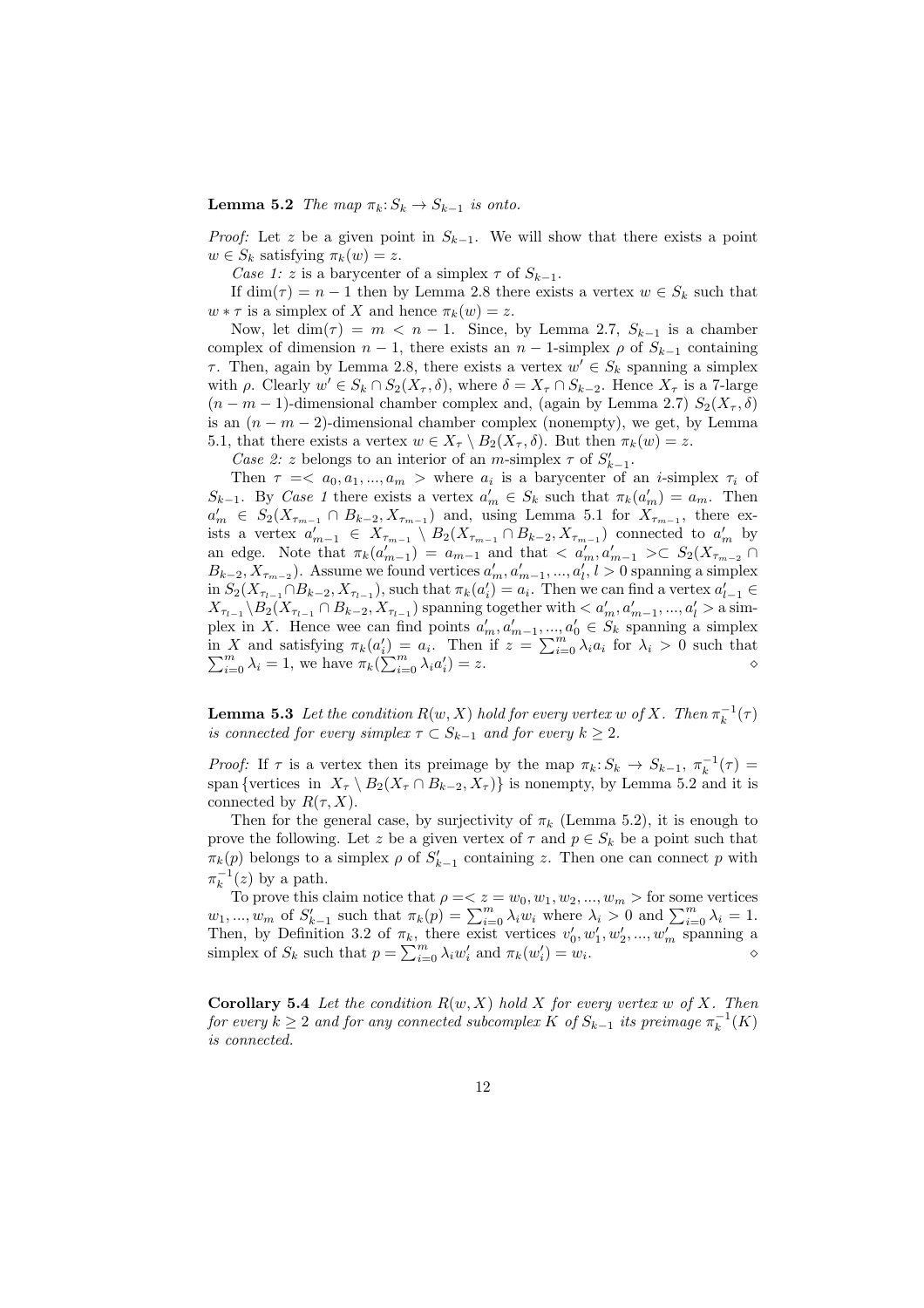**Theorem 5.5** Let  $X$  be a finitely dimensional locally finite 7-systolic chamber complex such that the condition  $R(w, X)$  holds for every vertex w of X. Then the ideal boundary  $\partial X$  of X is connected.

*Proof:* Observe that  $S_1 = X_v$  and thus it is connected by  $R(v, X)$ . By Corollary 5.4 if  $S_{k-1}$  is connected then  $S_k$  is connected too. Hence  $\partial X$  as an inverse limit of continua is a continuum.  $\Diamond$ 

**Theorem 5.6** Let X be a locally finite 7-systolic chamber complex of finite dimension  $n \geq 3$ . Assume that the link  $X_{\kappa}$  is connected, for every simplex  $\kappa$  of X of codimension greater then one, and  $X_{\sigma} \setminus \overset{\circ}{B}_i$  ( $\rho$ ,  $X_{\sigma}$ ),  $i = 2, 3$  is connected for every codimension two simplex  $\sigma$  of X and every simplex  $\rho$  of its link  $X_{\sigma}$ . Then the ideal boundary  $\partial X$  of X is connected and has no local cut points.

Proof: Connectedness of the boundary follows from Lemma 3.5 and Theorem 5.5.

Now we show there are no local cut points in  $\partial X$ . If a point  $x \in \partial X$  disconnects an open connected set  $U \subset \partial X$  then it disconnects every open connected  $V \subset U$ . Hence it disconnects every connected subset  $W$  whose interior contains  $x$ . Thus, to prove the Lemma, it is enough to show that for a given point  $x \in \partial X$  and its open neighbourhood U there exists a connected set W with  $x \in int W \subset U$  such that  $W \setminus \{x\}$  is connected.

Let us define, for a natural number k, a map  $\pi_k^{\infty}$ :  $\partial X \to S_k$  as a projection from the inverse limit  $\partial X$  to the element  $S_k$  of the inverse system  $\{S_i, \pi_i\}$ . By the definition of the topology on  $\partial X$  one can find a natural number k large enough so that if  $\tau$  is a simplex of  $S_k$  containing  $\pi_k^{\infty}(x)$  then  $W = (\pi_k^{\infty})^{-1}(B_2(\tau, S_k)) \subset U$ . We claim  $W$  is as desired.

First observe that  $(\pi_k^{\infty})^{-1}(\overset{\circ}{B_2}(\tau, S_k)) \subset W$  is open and contains x. Moreover  $B_2(\tau, S_k)$  is a connected subcomplex of  $S_k$  and hence, by Corollary 5.4 the inverse system  $\{W_l = \pi_l^{-1}(B_2(\tau, S_k), \pi_l|_{W_l}\}_{l=k+1}^{\infty}$  consists of continua and its inverse limit ª<sup>∞</sup>  $\sum_{l=k+1}^{\infty}$  consists of continua and its inverse limit W is a continuum.

Now we show that every two points  $y, z \in W \setminus \{x\}$  are connected by a continuum within  $W \setminus \{x\}$ . Again by the definition of the topology on  $\partial X$  we can find m big enough such that there exists a vertex  $w \in S_m$  such that  $\pi_m^{\infty}(x) \in \overset{\circ}{B_1}(v, S_m)$ and  $y, z \notin \stackrel{\circ}{B_1}(v, S_m)$ . Since  $\pi_m^{\infty}(W) = \pi_{k+1}^{-1} \circ \pi_{k+2}^{-1} \circ ... \circ \pi_m^{-1}(B_2(\tau, S_k))$  is a connected subcomplex of  $S_m$  then, if  $S_1(v, S_m) = (S_m)_v$  is connected, we can find a continuum  $K \in \pi_m^{\infty}(W) \setminus B_1$   $(v, S_m)$  connecting y and z. Then  $(\pi_m^{\infty})^{-1}(K)$  is a continuum (as an inverse limit of continua) in  $W$  missing  $x$  and containing  $y$  and z.

Thus to finish the proof we have to show that  $S_1(v, S_m) = (S_m)_v$  is connected. Observe that for every simplex  $\sigma$  of  $X_v$  the link of  $\sigma$  in  $X_v$  is the link of  $\sigma * v$  in X. Hence (compare Lemma 3.5 and its proof) the link  $X_v$  is a 7-large chamber complex such that the condition  $R(z, X_v)$  holds for every vertex z, provided  $X_v$ has dimension above two. Let  $\rho = X_v \cap S_{m-1}$ . Then, by Lemma 2.4, we get  $S_1(v, S_m) = (S_m)_v = X_v \cap S_m = S_1(\rho, X_v)$ . Since  $\partial \rho$  is connected and balls of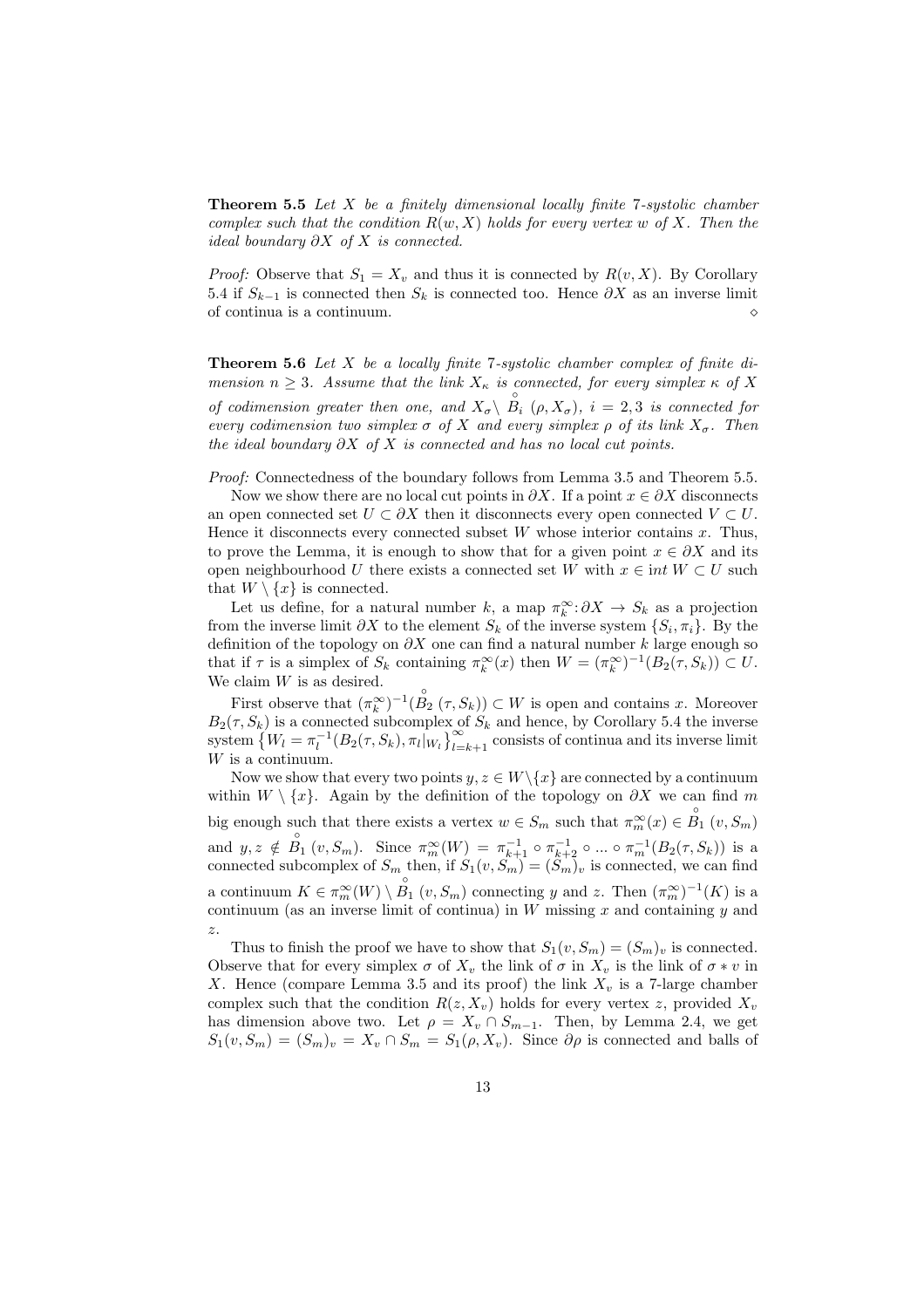small radii in 6-large complexes are isomorphic with the ones in its universal covers (cf. Lemma 2.6) we get, by Corollary 5.4 that  $S_1(\rho, X_v)$  is connected.

**Corollary 5.7** Let  $X$  be a locally finite normal 7-systolic pseudomanifold of finite dimension at least 3. Then its ideal boundary  $\partial X$  is connected and has no local cut points.

*Proof:* One-dimensional links in normal manifolds are circles.  $\diamond$ 

**Theorem 5.8** Let G be a group acting geometrically by automorphisms on a 7systolic chamber complex X of dimension  $n \geq 3$ . Assume that the link  $X_{\kappa}$  is connected, for every simplex  $\kappa$  of X of codimension greater then one, and  $X_{\sigma} \setminus B_i$  $(\rho, X_{\sigma})$ ,  $i = 2, 3$  is connected for every codimension two simplex  $\sigma$  of X and every simplex  $\rho$  of its link  $X_{\sigma}$ . Then G does not split essentially, as an amalgamated product or as an HNN-extension, over a finite nor two-ended group.

Proof: This follows from Theorem 5.6.

By Stallings theorem [St], G does not split over a finite group—compare also Gromov [G, remarks after Proposition 3.2.A], Coornaert–Delzant–Papadopoulos [CDP, Exercise 4) in Chapter 2] and Ghys and de la Harpe [GdlH, Proposition 17 in Chapter 7.5].

By Bowditch [Bow, Theorem 6.2], G does not split essentially over a two-ended group.  $\Diamond$ 

Corollary 5.9 A group acting geometrically by automorphisms on a locally finite normal 7-systolic pseudomanifold of dimension at least 3 does not split essentially, as an amalgamated product or as an HNN-extension, over a finite nor two-ended group.

Remarks. 1) A systolic group acting on a 7-systolic pseudomanifold of dimension at least 3 can split over a surface group (this remark is due to J. Świątkowski). To see this take two isomorphic closed 3-dimensional 7-large pseudomanifolds with links of vertices being closed surfaces (such spaces exist by Januszkiewicz and Swiątkowski [JS1, Corollary 19.3 p.  $(1)$  and its proof]). Consider complement of an open residue of a given vertex in each of them. The link of the vertex is a convex subcomplex of the complement and hence the union of both complements along that links is 7-large. Thus the fundamental group of the sum splits over the fundamental group of a link which is a surface.

2) As noticed in [O, Section 5] most of the examples of systolic groups—except automorphism groups of complexes of dimension at most two—constructed in [JS1] as fundamental groups of some extra-tileable simplices of groups satisfy assumtions of Theorems 5.6 and 5.8.

At the moment the only 7-systolic groups of virtual cohomological dimension above two known to us are the groups acting on normal 7-systolic pseudomanifolds, constructed in [JS1].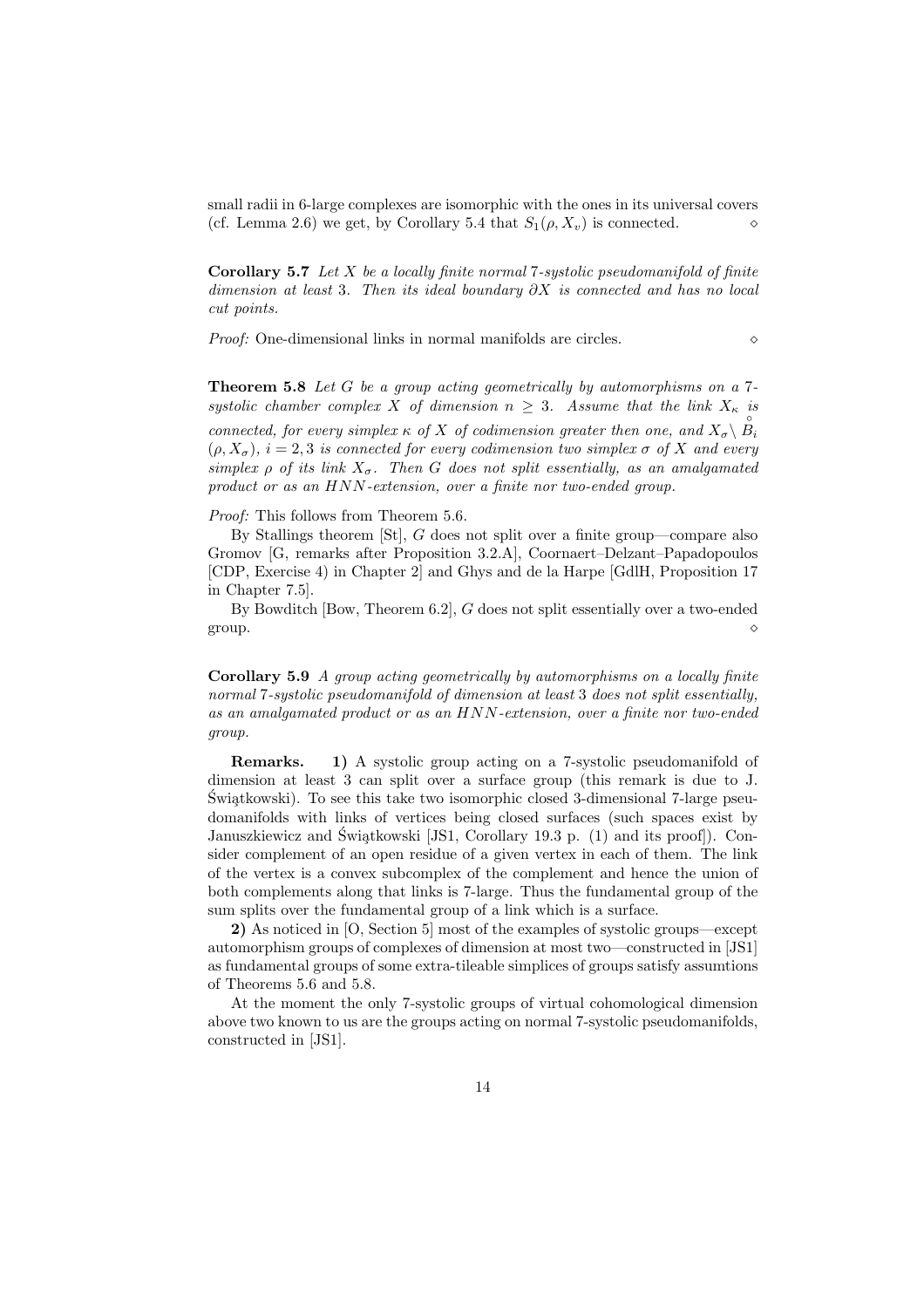#### Question.

Can groups acting geometrically on normal 7-systolic pseudomanifolds of dimension at least 3 split over free non-abelian groups ?

### References

- [BeK] Benakli N., Kapovich I., Boundaries of hyperbolic groups. Combinatorial and geometric group theory (New York, 2000/Hoboken, NJ, 2001), 39–93, Contemp. Math., 296, Amer. Math. Soc., Providence, RI, 2002.
- [BesM] Bestvina M., Mess G., The boundary of negatively curved groups, J. Amer. Math. Soc. 4 (1991), no. 3, 469–481.
- [Bow] Bowditch B. H., Cut points and canonical splittings of hyperbolic groups, Acta Math. 180 (1998), no. 2, 145-186,
- [BrH] Bridson M. R., Haefliger A., Metric spaces of non-positive curvature, Grundlehren der Mathematischen Wissenschaften , 319, Springer-Verlag, Berlin, 1999.
- [CDP] Coornaert M., Delzant T., Papadopoulos A., Géométrie et théorie des groupes, Springer-Verlag, Berlin, 1990, Les groupes hyperboliques de Gromov.
- [Da] Daverman R. J., Hereditarily aspherical compacta and cell-like maps, Topology Appl. 41 (1991), no. 3, 247–254.
- [DaDr] Daverman R. J., Dranishnikov A. N., Cell-like maps and aspherical compacta, Illinois J. Math. 40 (1996), no. 1, 77–90.
- [DyO] Dymara J., Osajda D., Boundaries of right-angled hyperbolic buildings, submitted.
- [GdlH] Ghys É., de la Harpe P. (eds.), Sur les groupes hyperboliques d'après Mikhael Gromov, Birkhäuser Boston Inc., Boston, MA, 1990.
- [G] Gromov M., *Hyperbolic groups*, Essays in group theory, Springer, New York, 1987, 75-263.
- [H] Haglund F., Complexes simpliciaux hyperboliques de grande dimension, preprint, Prepublication Orsay 71, 2003.
- [Jak] Jakobsche W., Homogeneous cohomology manifolds which are inverse limits, Fund. Math. 137 (1991), no. 2, 81–95.
- [JS1] Januszkiewicz T., Świątkowski J., Simplicial nonpositive curvature, Publ. Math. Inst. Hautes tudes Sci, No. 104 (2006), 1–85.